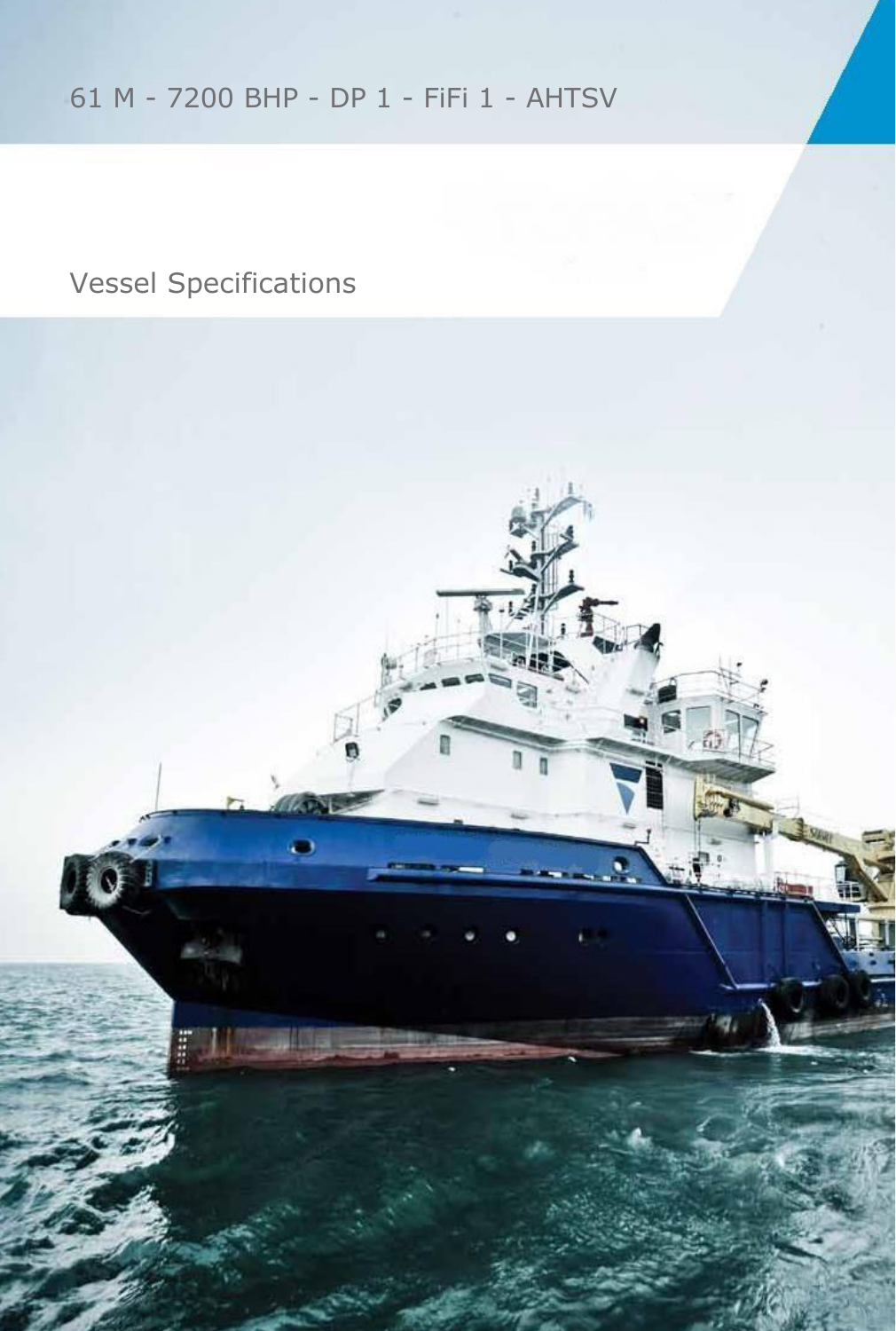# Vessel Specifications

| <b>Registration</b>                                                                                                                           |                                                                                                                                                                                                               |
|-----------------------------------------------------------------------------------------------------------------------------------------------|---------------------------------------------------------------------------------------------------------------------------------------------------------------------------------------------------------------|
| Year built / Builder<br>Flag<br>Class                                                                                                         | February 2000 - Adyard Abu Dhabi<br>Marshall Islands<br>DNV, 1A1 + Firefighter 1, DYNPOS AUT, DK (+), HL(2.0)                                                                                                 |
| <b>Dimensions</b>                                                                                                                             |                                                                                                                                                                                                               |
| Length overall<br>Breadth moulded<br>Depth moulded<br>Draft loaded<br>Deadweight<br>Registered tonnage                                        | 61.00 m<br>15.20 m<br>6.40 m<br>5.35 m<br>1746 m/t<br>Gross 1700 t / Net 510 t                                                                                                                                |
| <b>Machinery</b>                                                                                                                              |                                                                                                                                                                                                               |
| Main engines<br>Propellers<br>Bow thruster                                                                                                    | 7200 bhp - 2 x 3600 bhp @ 1000 rpm Wartsila 8L26<br>2 x Controllable Pitch Propellers in Kort Nozzles<br>1 x 425 KW, Electric driven Tunnel thruster, 6.5 tons thrust<br>Make: Brunvoll, type - FU45 LTC 1375 |
| Stern thruster                                                                                                                                | 1 x 425 KW, Electric driven Tunnel thruster, 6.5 tons thrust<br>Make: Brunvoll, type - FU45 LTC 1375                                                                                                          |
| Main generators<br>Emergency generator                                                                                                        | 2 x 284 kW, 440V / 60Hz / 3ph<br>Make: Cummins, type - 6 NTA855-D(M)<br>1 x 160kW, 440V / 60Hz / 3ph                                                                                                          |
| Shaft generator                                                                                                                               | Make: Cummins, type - 6 CTAB.3-G<br>2 x 552 kW, 440V / 60Hz / 3ph<br>Make: Leroy Somer, type - LSA M49.1S4                                                                                                    |
| Sewagetreatment plant                                                                                                                         | 1 x ST2A Super Trident - 26 man per day<br>1 x MSD-III-20, HMSA - 20 man per day                                                                                                                              |
| Oily water separator<br>Moon tubes                                                                                                            | 1.0 $m3$ / hr with 15 ppm alarm, Make: Hamworthy<br>$1 \times 700$ mm and $1 \times 400$ mm                                                                                                                   |
| <b>DP Equipment</b>                                                                                                                           | DP-1 Class                                                                                                                                                                                                    |
| Reference Systems:                                                                                                                            | NMS-6000, L3 Dynamic Positioning and Control Systems<br>2 X DGPS Seastar 9200-G2, 1 x Cyscan radar system                                                                                                     |
| <b>Capacities</b>                                                                                                                             |                                                                                                                                                                                                               |
| Fuel oil<br>Fresh / Drill water<br>Liquid mud<br><b>Bulk cement tanks</b><br>Refrigerator / Freezer<br>Deck cargo capacity<br>Clear deck area | $860 \text{ m}^3$<br>786 $m3$<br>284 $m3$<br>$185 \; \text{m}^3$<br>2 x 280 cu.ft $(8 \text{ m}^3)$<br>525 tonnes at 5 mt / $m2$<br>345 $m2$                                                                  |
| <b>Transfer rates</b>                                                                                                                         |                                                                                                                                                                                                               |
| Fuel oil<br>Fresh water<br>Dry bulk<br>Liquid mud<br>Fuel meter                                                                               | 2 x 100 cu.m / hr @ 75m head<br>2 x 100 cu.m / hr @ 75m head<br>2 x 100 tons / hr @ 80 psi<br>2 x 100 cu.m / hr @ 75m head<br>1 each for fuel and fresh water                                                 |
| <b>Performance</b>                                                                                                                            |                                                                                                                                                                                                               |
| Maximum Speed<br>Service Speed<br><b>Bollard Pull</b>                                                                                         | 13 knots<br>10 knots<br>85 tonnes                                                                                                                                                                             |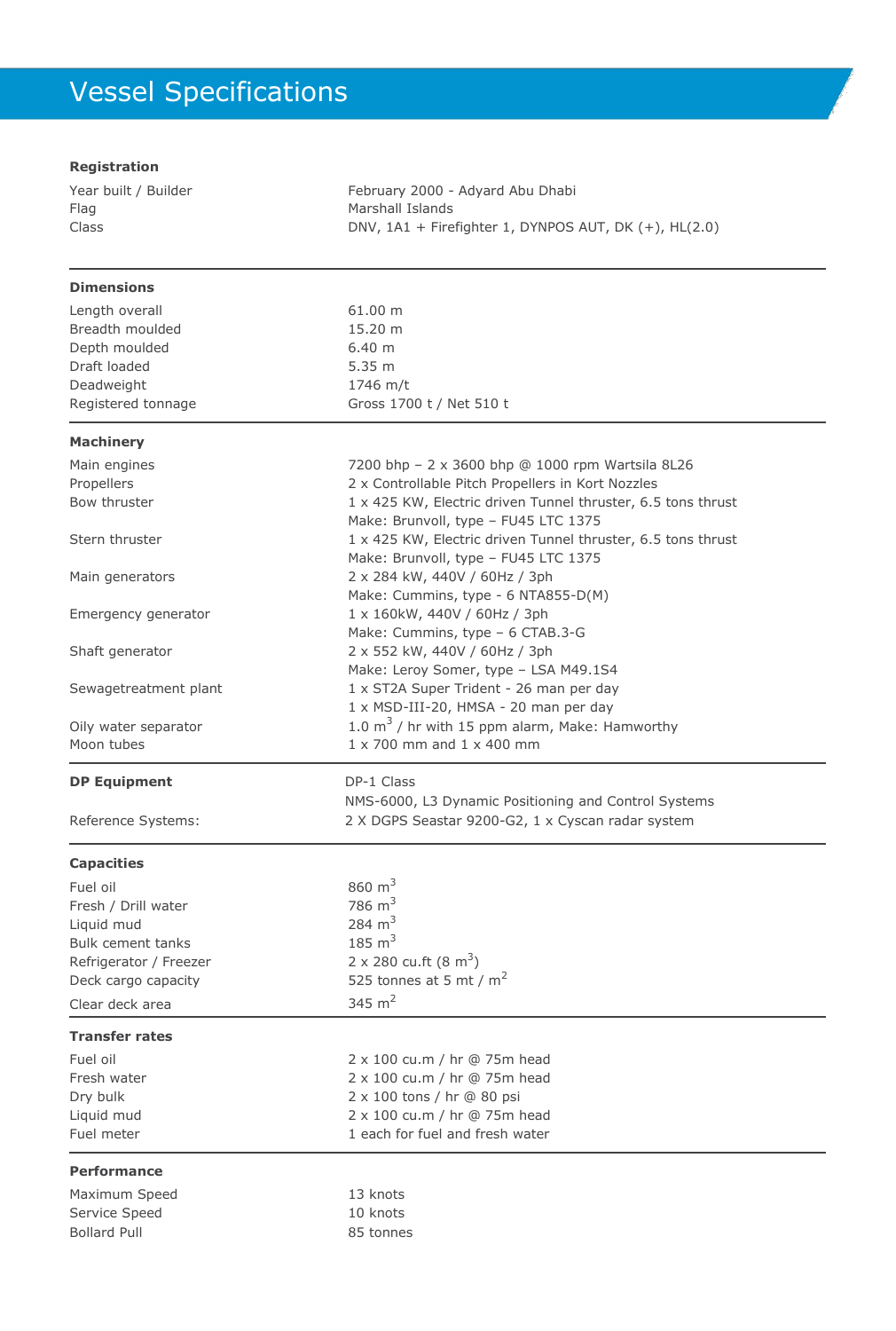#### **Towing / anchor handling / mooring**

| Anchor handling towing winch | 1 x Double Drum waterfall type, electro-hydraulic winch, 120 tonnes line<br>pull and 185 tonnes brake holding capacity<br>Make: Plimsoll, monitored by CCTV for towing winch operation from |  |  |  |  |  |  |  |
|------------------------------|---------------------------------------------------------------------------------------------------------------------------------------------------------------------------------------------|--|--|--|--|--|--|--|
|                              |                                                                                                                                                                                             |  |  |  |  |  |  |  |
|                              |                                                                                                                                                                                             |  |  |  |  |  |  |  |
| bridge                       |                                                                                                                                                                                             |  |  |  |  |  |  |  |
| Tow wire                     | 1000 m $\times$ 60 mm                                                                                                                                                                       |  |  |  |  |  |  |  |
| Work wire                    | $150 \text{ m} \times 40 \text{ mm}$                                                                                                                                                        |  |  |  |  |  |  |  |
| Tugger winch                 | 2 x 10 T hydraulic, Make: Plimsoll                                                                                                                                                          |  |  |  |  |  |  |  |
| Anchor windlass              | $1 \times 6.1$ T @ 10 m / min, Make: Plimsoll                                                                                                                                               |  |  |  |  |  |  |  |
| Anchor chain                 | 2 x 495 x 38 mm, grade U2                                                                                                                                                                   |  |  |  |  |  |  |  |
| Anchors                      | 2 x 2300 kg Stockless bow anchors                                                                                                                                                           |  |  |  |  |  |  |  |
| Stern roller                 | $1 \times 1.8$ mtrs (Diameter) $\times$ 5 mtrs (Length), 250 tons SWL                                                                                                                       |  |  |  |  |  |  |  |
| Shark jaws                   | 1 x 300 T SWL hydraulic, Make: Plimsoll                                                                                                                                                     |  |  |  |  |  |  |  |
| Capstans                     | 2 x 5 tons @ 18 m / min, electrohydraulic, Make: Plimsoll                                                                                                                                   |  |  |  |  |  |  |  |
| Towing pins                  | 2 x 300 tonnes SWL, Make: Plimsoll                                                                                                                                                          |  |  |  |  |  |  |  |

#### **Navigation and communication**

GMDSS Sailor TT-3606 E Radar (2) ARPA 1 x 1 x Decca Litton (350) - Bridge Master E, 1 x Northrop GRUMMAN, Sperry Marine - Visionmaster FT Auto pilot 1 x Anschutz - Pilotstar D Navtex receiver 1 x JRC-NCR300A Mini 'M' Thrane & Thrane Echosounder 1 x JMC Japan - F 3000 W EPIRB 1 x Kannad 406 WH

### GPS plotter **CCDIS** 2 x PC Maritime Navmaster ECDIS AIS 21 x SAAB R4 Navigation system Gyro compass 1 x Anschutz Standard 22, 1 x Anschutz Standard 20 Magnetic compass 1 x Cassens Plath - Type 11 reflector compass MF / HF transceiver / SSB radio Sailor CU 5100 - Thrane & Thrane VHF (3) 2 x Sailor DSC RT 5022, 1 x Sailor RT 2048 SART 1 x Serpe IESM Rescuer, 1 x Jotron - Tron SART 20 Anemometer 2 x Young wind tracker - 06206

#### **Safety & firefighting - FIFI 1 DNV Class Notification**

FIFI system FIFI Class 1 Fire monitors 2 x water / foam monitor 1200 cu.m / hr remote controlled from bridge Fire pump (2) 2 x 1500 cu.m / hr, Make: Nijhuis Emergency fire pump Fire extinguishers CO2/4; Foam/9; DP/13 Fixed CO<sub>2</sub> Engine room flooding system Fast rescue craft 13 man capacity Life rafts 4 x 25 man; 2 x 20 man

#### **Accomodation (42 bunks)**

| 2 x 1 berth cabins      | $= 2$ berths  |
|-------------------------|---------------|
| 4 x 2 berth cabins      | $= 8$ berths  |
| 8 x 4 berth cabins      | $=$ 32 berths |
| Client suite and office | $= 1$ berth   |
| 1 x Hospital            | $= 1$ berth   |

Conference area and Survey desk on the bridge, All cabins fully air conditioned and c/w attached toilets.

 $30<sup>3</sup>$  / hr @ 60 m head

Last revision Jan 2014